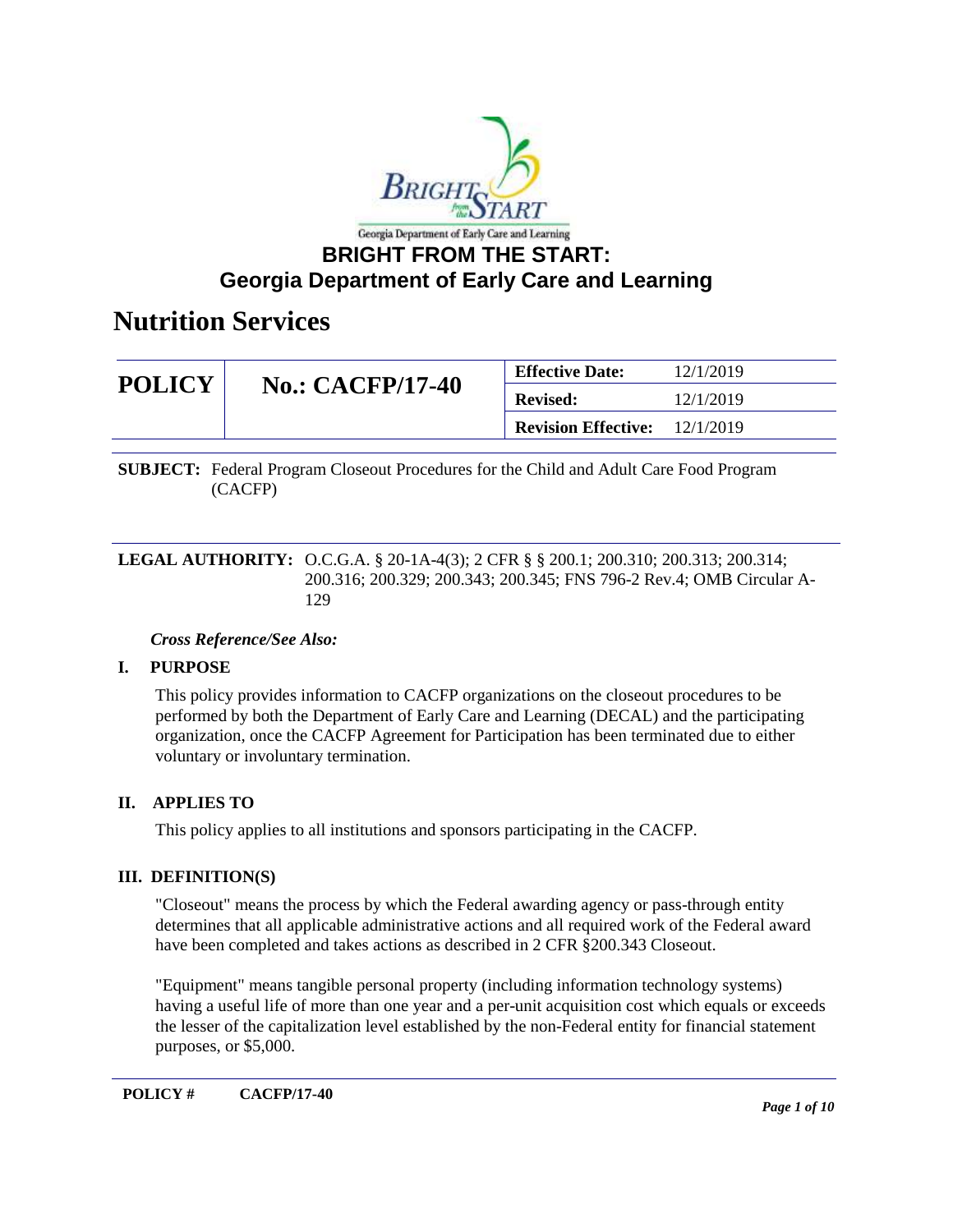| <b>POLICY</b> | <b>No.: CACFP/17-40</b> | <b>Effective Date:</b>                 | 12/1/2019 |
|---------------|-------------------------|----------------------------------------|-----------|
|               |                         | <b>Revised:</b>                        | 12/1/2019 |
|               |                         | <b>Revision Effective:</b> $12/1/2019$ |           |

"Federal award" means funding a non-Federal entity receives directly from a Federal awarding agency or indirectly from a pass-through entity.

"General purpose equipment" means equipment which is not limited to research, medical, scientific or other technical activities. Examples include office equipment and furnishings, modular offices, telephone networks, information technology equipment and systems, air conditioning equipment, reproduction and printing equipment, and motor vehicles.

"Obligations" in liquidating all obligations and when used in connection with a non-Federal organization's utilization of funds under the CACFP, obligations means orders placed for property and services, contracts and sub-awards made, and similar transactions during a given period that require payment by the organization during the same or a future period.

"Organization" means CACFP institution.

"Period of performance" means the time during which the organization may incur new obligations to carry out the work authorized under the CACFP. DECAL must provide start and end dates of the period of performance for CACFP participation.

"Personal property" means property other than real property. It may be tangible, having physical existence or intangible.

"Property" means real property or personal property.

"Real property" means land, including land improvements, structures and appurtenances thereto, but excludes moveable machinery and equipment.

"Supplies" means all tangible personal property other than those described in 2 CFR §200.33 Equipment. A computing device is a supply if the acquisition cost is less than the lesser of the capitalization level established by the non-Federal entity for financial statement purposes or \$5,000, regardless of the length of its useful life.

#### **IV. POLICY**

Once a participating organization exits the CACFP, DECAL must officially 'close out' the organization's Program upon completion of all applicable administrative actions and all required Program procedures. Provided below are the required actions that both the organization and DECAL must take in order to complete the closeout process following the end of Program participation. To be clear, Program participation ends upon the organization's Termination for Convenience (voluntary termination) or Termination for Cause (involuntary termination).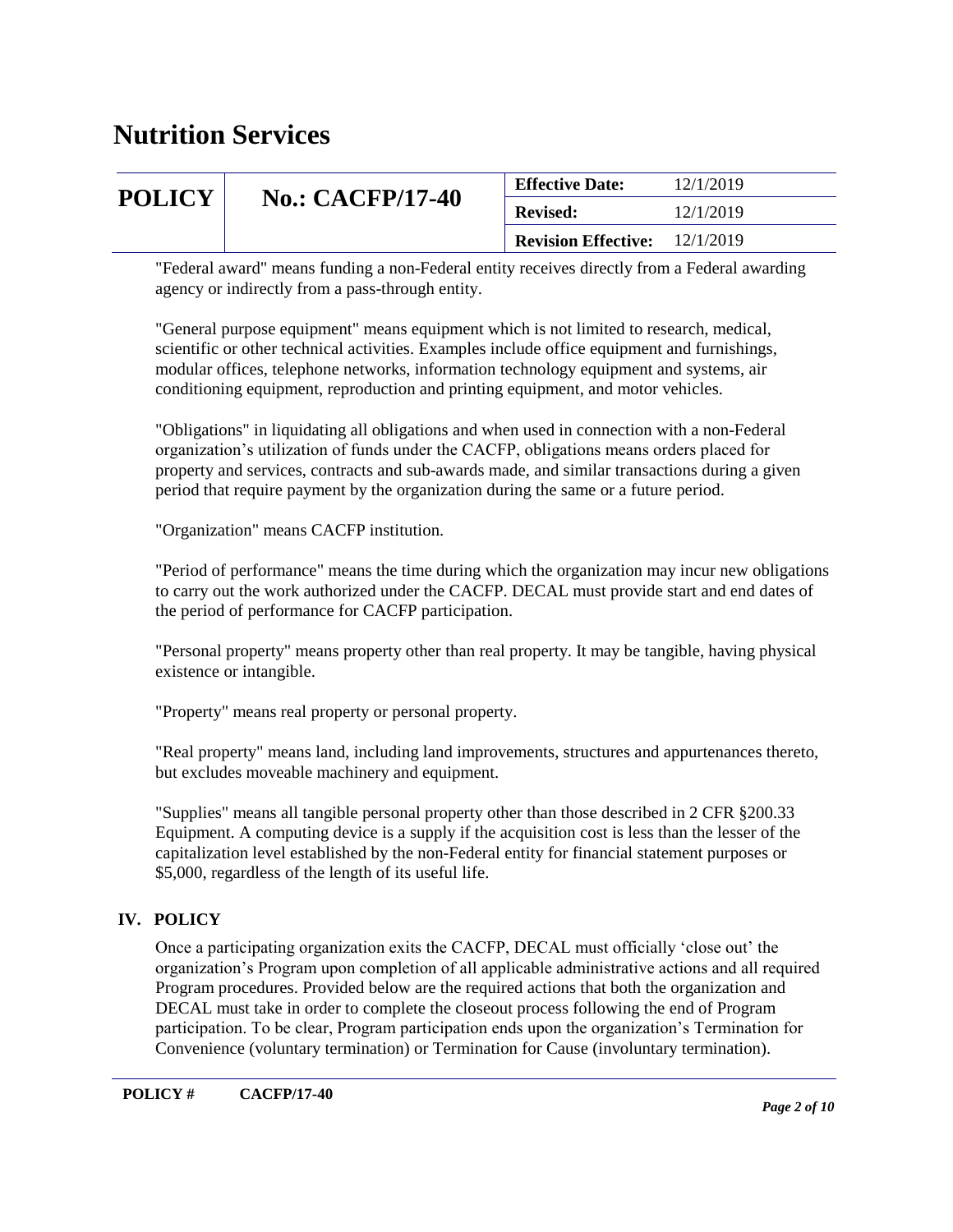| <b>POLICY</b> | <b>No.: CACFP/17-40</b> | <b>Effective Date:</b>     | 12/1/2019 |
|---------------|-------------------------|----------------------------|-----------|
|               |                         | <b>Revised:</b>            | 12/1/2019 |
|               |                         | <b>Revision Effective:</b> | 12/1/2019 |

Notably, if a voluntary closure is initiated, multi-program institutions must execute two separate closeout procedures; one process for CACFP and another for SFSP. Each shall be completed as outlined in items a. through g. below. However, if the organization is terminated as a result of Program non-compliance in one Program, DECAL will execute the termination process and proceed with closeout procedures for the second Program.

Closeout Requirements

Pursuant to 2 CFR § 200.343, the following are the specific closeout requirements that either the organization or DECAL must complete:

- (a) Report Submission The organization must submit, no later than (90) calendar days after the end date of the period of performance, all financial, performance, and other reports as required by the terms and conditions of the Program Agreement. DECAL may approve extensions if requested by the organization.
- (b) Liquidation Unless DECAL authorizes an extension, the organization must liquidate all obligations incurred under the CACFP not later than (90) calendar days after the end date of the period of performance as specified in the terms and conditions of the Program Agreement.
- (c) State Agency Payments DECAL will make prompt payments to the organization for allowable reimbursable costs as warranted during the closeout process.
- (d) Refund of Advance or Unauthorized Payments The organization must promptly refund any balances of unobligated cash paid by DECAL in advance or paid in reimbursement and that are not authorized to be retained by the organization for use in other projects. See §200.345 Collection of amounts due, for requirements regarding unreturned amounts that become delinquent debts.
- (e) Upward/Downward Adjustments Consistent with the terms and conditions of the Program Agreement, DECAL must finalize any upward or downward adjustments to the Federal share of Program costs after closeout reports are received.
- (f) Inventory List The organization must account for any real and personal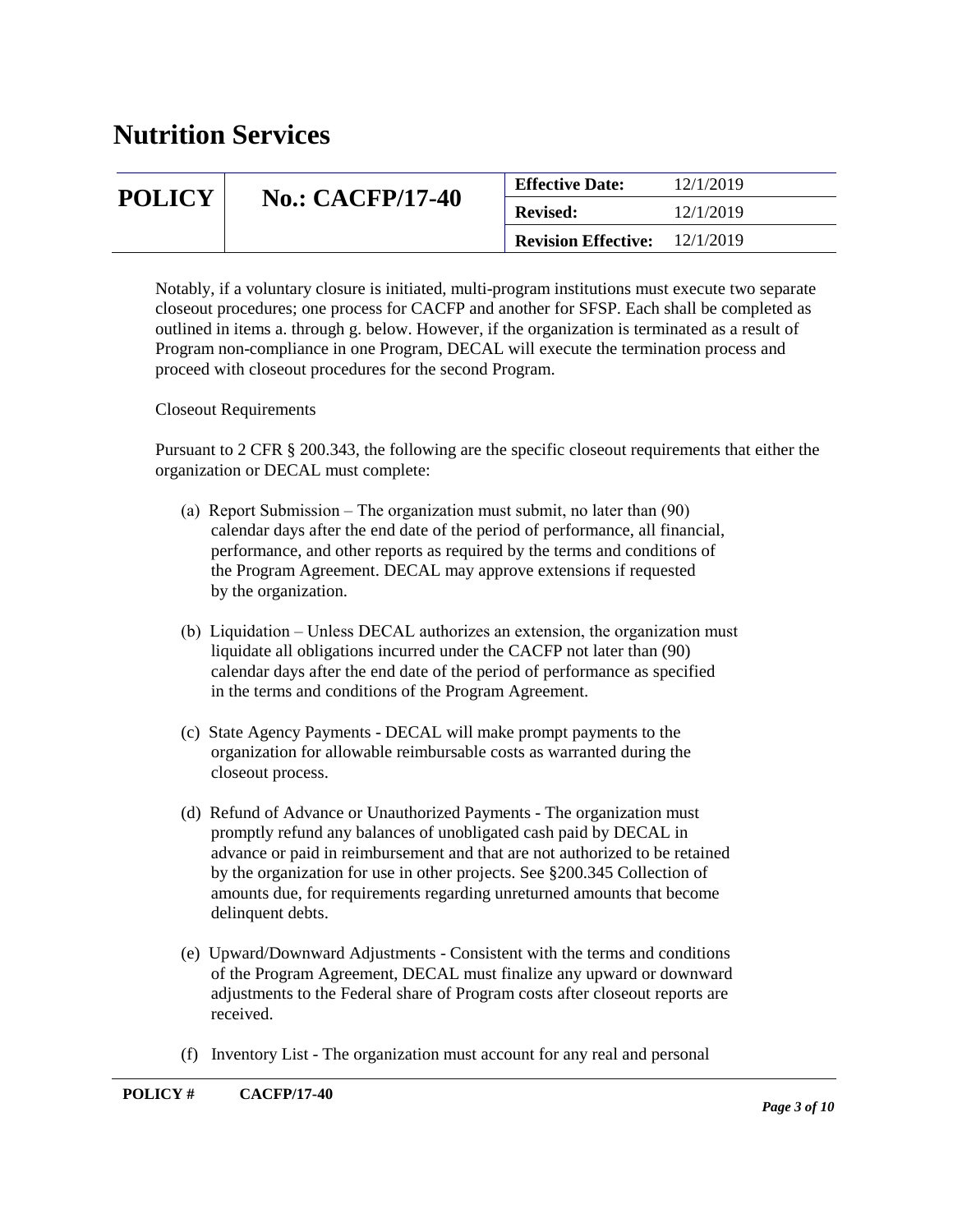| <b>POLICY</b> | <b>No.: CACFP/17-40</b>                                                                                                                                                                                                                        | <b>Effective Date:</b>     | 12/1/2019 |
|---------------|------------------------------------------------------------------------------------------------------------------------------------------------------------------------------------------------------------------------------------------------|----------------------------|-----------|
|               |                                                                                                                                                                                                                                                | <b>Revised:</b>            | 12/1/2019 |
|               |                                                                                                                                                                                                                                                | <b>Revision Effective:</b> | 12/1/2019 |
|               | property acquired with Program reimbursement funds or received from the<br>Federal Government in accordance with 2 CFR §§ 200.310 Insurance<br>coverage through 200.316 Property trust relationship and 200.329<br>Reporting on real property. |                            |           |
|               | (g) State Agency Completion Deadline - DECAL will complete all closeout                                                                                                                                                                        |                            |           |

 actions, which may include conducting a financial audit, for the organization's CACFP no later than one year after receipt and acceptance of all required final reports.

#### Payment of Closeout Costs

In accordance with FNS 796-2 Rev. 4, CACFP organizations are eligible to receive payment for the necessary and reasonable costs of ceasing CACFP participation. Whether an organization's Program participation is voluntarily or involuntarily terminated, DECAL and the organization must make every effort to minimize CACFP closeout costs. Closeout costs that exceed the regulatory CACFP funding limitations are eligible for reimbursement consistent with the provisions of this policy. Individual facility closeout costs are not eligible for funding in excess of the organization's maximum regulatory earned reimbursement.

#### **V. PROCEDURE(S)**

Program Closeout

As mentioned previously, Program participation ends upon the organization's Termination for Convenience (voluntary termination) or Termination for Cause (involuntary termination). Specifically, once an organization has completed the Serious Deficiency process and is involuntarily terminated, such organization will receive a Notice of Termination and Disqualification. If the organization was voluntarily terminated, such organization would complete DECAL's Voluntary Closure Form. This form can be accessed on DECAL's website located at http://decal.ga.gov/BftS/FormList.aspx?cat=CACFP

The following information outlines the specific procedures and timeframes DECAL and organizations must adhere to once Program participation ceases. These procedures must be completed for both voluntary and involuntary Program termination.

#### (10) Calendar Days

No later than (10) calendar days from the date the Notice of Termination and Disqualification was issued, or from receipt of an organization's Voluntary Closure Form, DECAL will notify the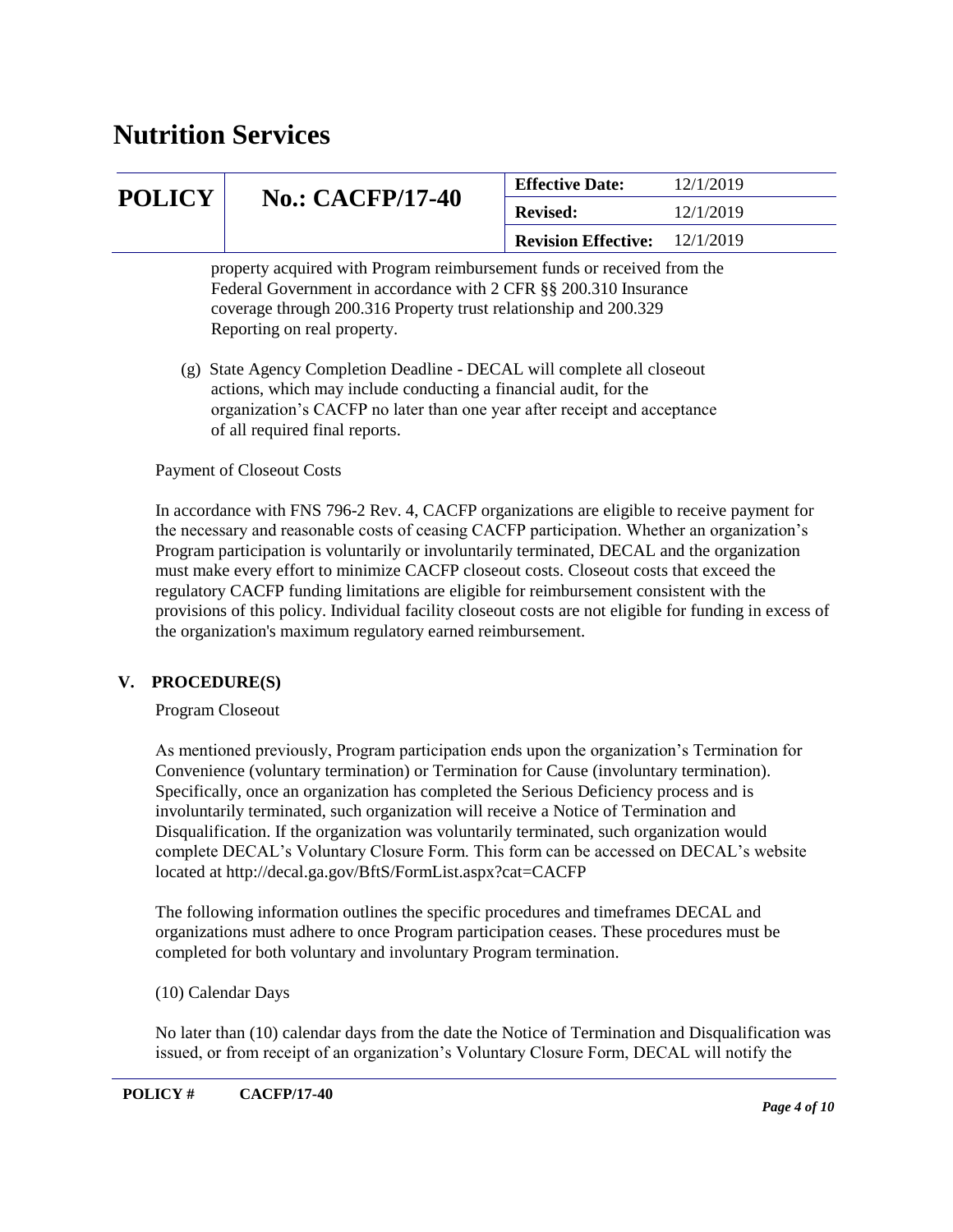| <b>POLICY</b> | <b>No.: CACFP/17-40</b> | <b>Effective Date:</b>     | 12/1/2019 |
|---------------|-------------------------|----------------------------|-----------|
|               |                         | <b>Revised:</b>            | 12/1/2019 |
|               |                         | <b>Revision Effective:</b> | 12/1/2019 |

organization that the Program closeout process has begun. This notification will be issued in writing, via certified mail, and e-mail correspondence. Further, such notification will indicate that the organization will be required to do the following:

- 1. Follow all closeout procedures as outlined within this guidance; and
- 2. Complete all closeout requirements, which includes the submission of any and all closeout documentation.

Additionally, the organization will receive information on the possibility of receiving reimbursement for the necessary and reasonable costs associated with Program closure.

(30) Calendar Days

No later than (30) calendar days after receipt of DECAL's closeout notification, organizations must:

- 1. Complete and submit a DECAL Federal Program Closeout Total Inventory Record form located on the DECAL website.
	- Within the form, organizations must account for any real and personal property acquired with CACFP funds or received from the Federal Government in accordance with 2 CFR §§ 200.310 through 200.316. Specifically, any and all of the following must be listed if applicable to the organization:
		- i. The insurance coverage for real property and equipment acquired or improved with CACFP funds;
		- ii. (If title to real property is being retained), the amount of compensation paid to USDA;
		- iii. (If selling real property), the amount of compensation due to USDA;
		- iv. (If transferring real property title to USDA or to a third-party); the amount owed to the organization;
		- v. Items of equipment costing more than \$5,000 as a direct cost to the CACFP;
		- vi. All unused supplies exceeding \$5,000 in total aggregate fair market value; and
		- vii. Intangible property costing more than \$5,000 as a direct cost to the CACFP.
	- Inventory records for equipment must include a description of the equipment including serial numbers; information to calculate the Federal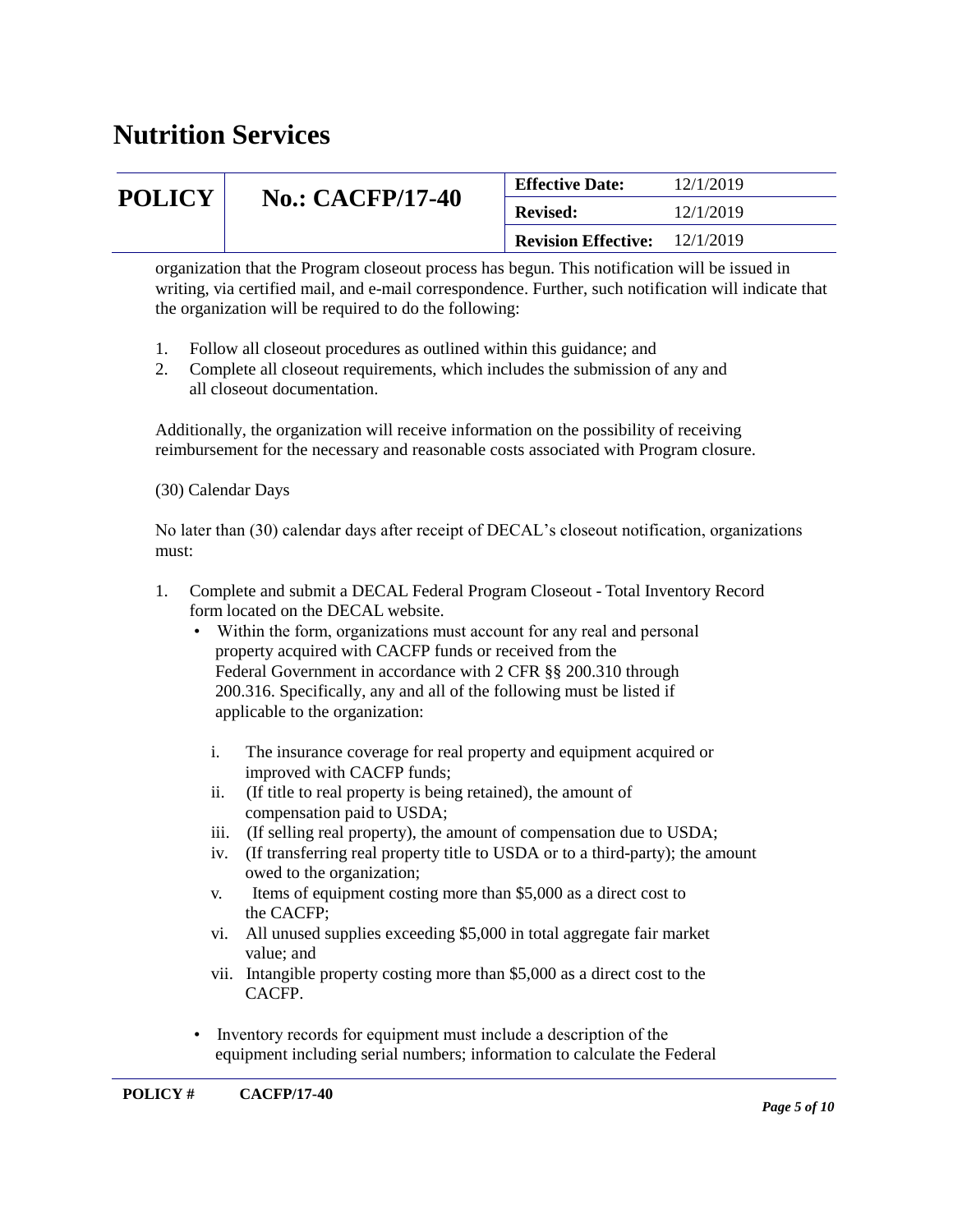### **POLICY** No.: CACFP/17-40 **Effective Date:** 12/1/2019 **Revised:** 12/1/2019 **Revision Effective:** 12/1/2019

share of the equipment; and the purchase date and cost.

- 2. Transfer all real and personal property to another participating CACFP organization when the center is ceasing to operate a child and/or adult care facility.
- 3. Submit the DECAL Federal Program Closeout Transfer Record form to DECAL, listing all the real and personal property transferred to other CACFP organizations. This form is located on DECAL's website. A completed list must include:
	- i. The name of the CACFP organization where the items were transferred;
	- ii. The accepting CACFP organization's full address;
	- iii. All of the items transferred;
	- iv. Purchase amount of each item transferred (direct cost to the CACFP); and
	- v. Verification of receipt by the accepting organization.

Note: The Transfer Record form must be mailed to DECAL at the following address: Bright from the Start:

Georgia Department of Early Care and Learning (DECAL) Attention: Shonda Franklin (CACFP Closeout) 2 Martin Luther King Jr. Drive, SE, Suite 754, East Tower, Atlanta, GA 30334

4. Audit the CACFP and non-profit Food Service Account (FSA) and determine if all outstanding allowable CACFP costs have been paid.

(60) Calendar Days

No later than (60) calendar days after receipt of DECAL's closeout notification, organizations must liquidate all obligations (i.e., real property and personal property) incurred under the CACFP and provide DECAL with documentation that supports such liquidation.

(90) Calendar Days

No later than (90) calendar days after receipt of DECAL's closeout notification, organizations must:

1. Submit to DECAL a complete Profit and Lost Statement and a General Ledger;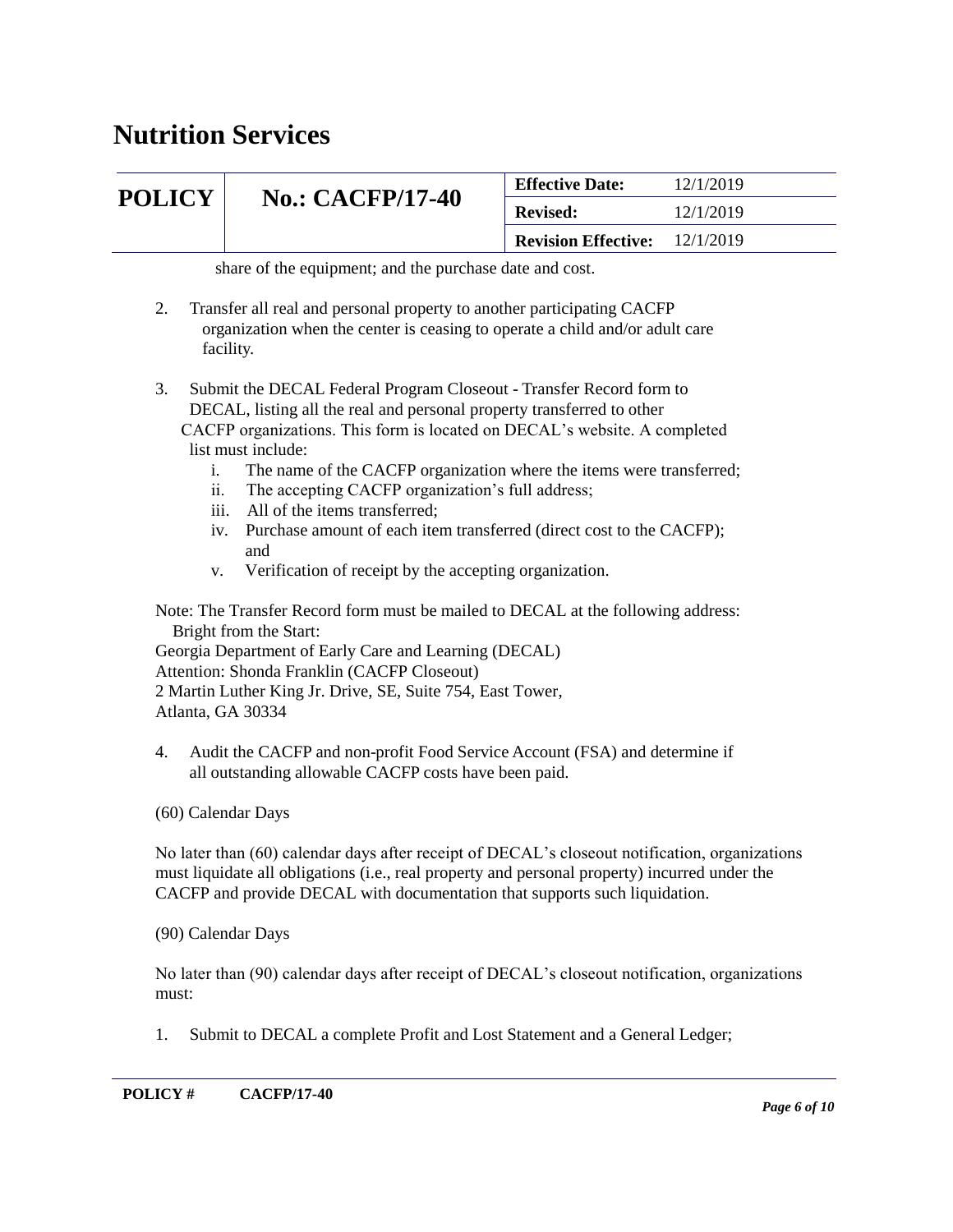| <b>POLICY</b>                                                                    | <b>No.: CACFP/17-40</b> | <b>Effective Date:</b>               | 12/1/2019 |
|----------------------------------------------------------------------------------|-------------------------|--------------------------------------|-----------|
|                                                                                  |                         | <b>Revised:</b>                      | 12/1/2019 |
|                                                                                  |                         | <b>Revision Effective:</b> 12/1/2019 |           |
| <b>Dromptly refund any halances of unobligated cash paid by DECAL in advance</b> |                         |                                      |           |

- Promptly refund any balances of unobligated cash paid by DECAL in advance or paid in reimbursement and that are not authorized to be retained by the organization for use in other projects, including DECAL's share of revenue from items sold;
- 3. For DCH sponsors, any unexpended carryover funds from the prior year as well as any unused funds in excess of the 10% carryover for the current year, must be returned to DECAL, unless the organization plans to participate in another Child Nutrition Program (CNP) the subsequent year. (See also, DECAL policy memoranda, Carryover of Unused CACFP Administrative Reimbursement, August 11, 2011 and Excess Funds in the CACFP and SFSP (v.3), January 25, 2019 for additional guidance).
- 4. Return all funds in the form of a certified check/money order made payable to: Bright from the Start: Georgia Department of Early Care and Learning (DECAL), 2 Martin Luther King Jr. Drive, SE, Suite 754, East Tower, Atlanta, GA 30334, Attention: Finance Unit-CACFP Closeout; and
- 5. Notify DECAL in writing of any requests for an extension to submit required documentation.

#### One-Year

Within one-year after the receipt and review of all required final reports, DECAL will complete all closeout actions for the organization which may include, but are not limited to:

- a. Finalizing any upward or downward adjustments to DECAL's share of Program costs;
- b. Notifying the organization of any upward or downward adjustments to the organizations' reimbursement for closeout costs;
- c. Making prompt payments to the organization for allowable reimbursable costs under the Program being closed out; and
- d. Conducting a financial audit post closeout if warranted.

As a reminder, the organization must maintain CACFP records for the current year plus a period of three (3) years after the date of submission of the final claim for the fiscal year to which they pertain.

Disposal of Equipment and Supplies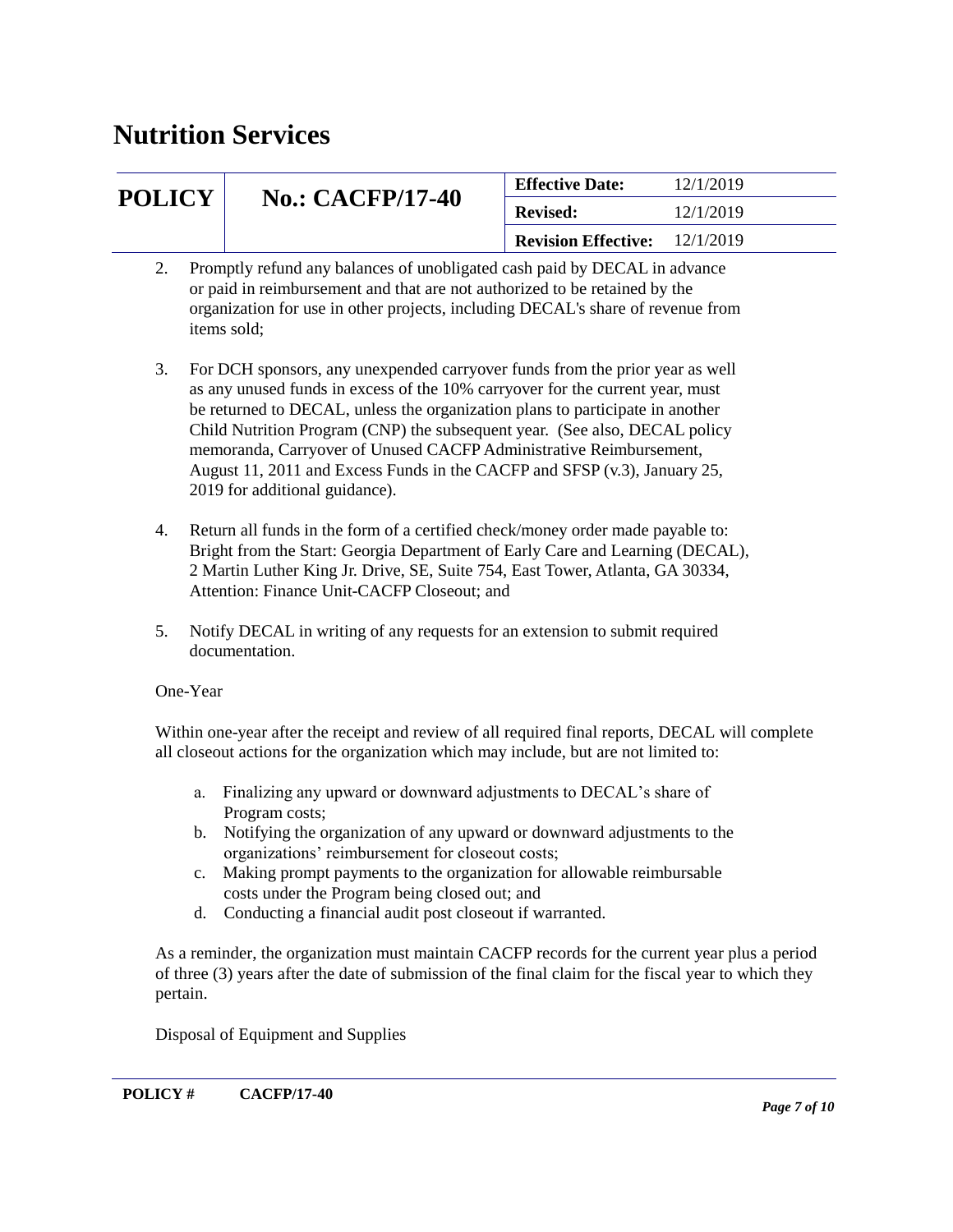| <b>POLICY</b> | <b>No.: CACFP/17-40</b> | <b>Effective Date:</b>               | 12/1/2019 |
|---------------|-------------------------|--------------------------------------|-----------|
|               |                         | <b>Revised:</b>                      | 12/1/2019 |
|               |                         | <b>Revision Effective:</b> 12/1/2019 |           |

Items of equipment with a fair market value of \$5,000 or less may be retained, sold, or otherwise disposed of, with no further obligation to DECAL. Items of equipment with a current per-unit fairmarket value in excess of \$5,000 may be sold. DECAL is entitled to an amount calculated by multiplying the current market value or proceeds from the sale by DECAL's percentage of participation in the cost of the original purchase. If the equipment is sold, DECAL may permit the organization to deduct and retain from the Federal share \$500 or ten percent of the proceeds, whichever is less, for its selling and handling expenses [2 CFR  $\S 200.313$ ].

If there is a residual inventory of unused supplies exceeding \$5,000 in total aggregate fair market value upon termination or completion of the award, and if the supplies are not needed for any other Child Nutrition Program or active CACFP participant, the institution must retain the supplies for use on other activities or sell them, but must, in either case, compensate the Federal Government for its share. The amount of compensation must be computed in the same manner as for equipment [2 CFR §200.314].

Revenue from items sold must be reflected in the organization's Profit and Loss Statement and General Ledger.

Payment of Closeout Costs – Reimbursement

The following outlines the specific procedures organizations must follow when seeking payment for the necessary and reasonable costs of ceasing CACFP participation.

 DECAL will notify the organization of the availability of reimbursement. When the termination is voluntary, prompt notice will be provided after the organization notifies DECAL. When the termination is involuntary, this information will be included in the organization's Notice of Final Termination and Disqualification. The notice must state the following:

- a. Only necessary and reasonable costs for closeout activities that cannot reasonably be avoided are allowable. All other costs incurred after termination are not allowable;
- b. Closeout costs must first be paid with CACFP excess funds not currently obligated;
- c. Termination does not affect the right of DECAL and FNS to disallow costs and recover funds on the basis of a later audit or review;
- d. Termination does not affect the organization's obligation to return any funds due as a result of later refunds, corrections, or other transactions;
- e. All closeout costs require specific prior written approval (SPWA);
- f. The method the organization must use to request SPWA: For example, DECAL may require the organization to identify each closeout costs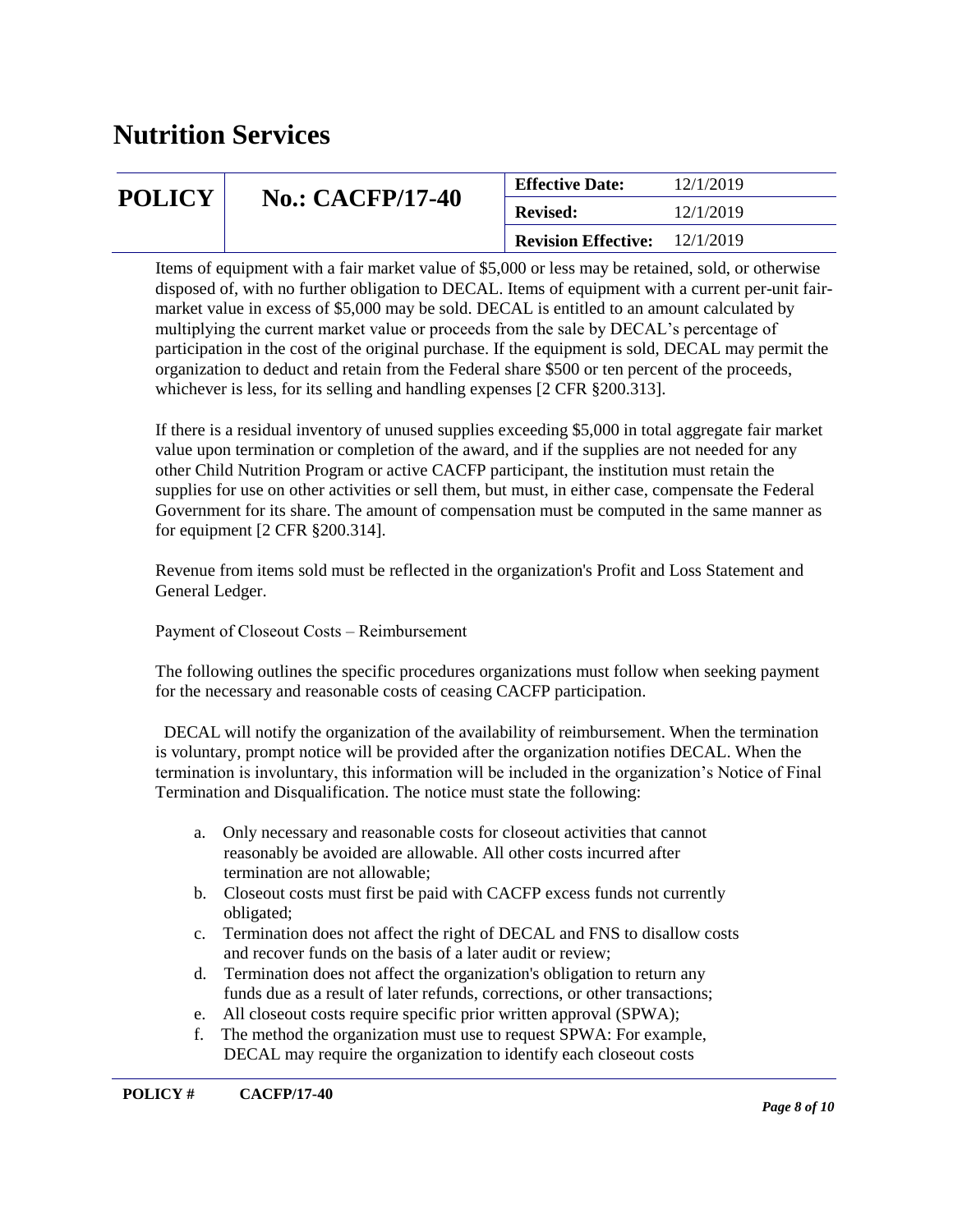| <b>POLICY</b> | <b>No.: CACFP/17-40</b>                                                                                                                                                                                                                                                                                                                                                                                                                          | <b>Effective Date:</b>     | 12/1/2019 |
|---------------|--------------------------------------------------------------------------------------------------------------------------------------------------------------------------------------------------------------------------------------------------------------------------------------------------------------------------------------------------------------------------------------------------------------------------------------------------|----------------------------|-----------|
|               |                                                                                                                                                                                                                                                                                                                                                                                                                                                  | <b>Revised:</b>            | 12/1/2019 |
|               |                                                                                                                                                                                                                                                                                                                                                                                                                                                  | <b>Revision Effective:</b> | 12/1/2019 |
| g.<br>h.      | individually or may permit the organization to identify close out costs by<br>function, with a written explanation of the function. DECAL may require<br>submission of a closeout cost budget;<br>The requirements for timely liquidation of closeout costs;<br>Reimbursement of closeout costs will be made after receipt of<br>documentation that the organization has liquidated all CACFP obligations<br>(including all closeout costs); and |                            |           |
|               | Closeout costs due to the institution will be offset by any outstanding over                                                                                                                                                                                                                                                                                                                                                                     |                            |           |

Closeout costs due to the institution will be offset by any outstanding over claims and unearned advance payments.

Note: Reimbursement is the preferred method for paying the organization's closeout costs.

Unaffiliated sponsored facilities require SPWA from FNS for advance funds for closeout when DECAL determines advance payments are necessary to ensure protection of CACFP funded assets and proper payment of CACFP funds. Advance funding for closeout costs is not permitted when the institution has an outstanding over claim or unearned CACFP advance.

As a reminder, reimbursement of closeout costs will be issued to the organization after DECAL's receipt of documentation that all closeout costs and other CACFP obligations have been liquidated.

- (1) The institution must liquidate all CACFP and closeout cost obligations no later than (60) calendar days after termination of CACFP participation.
- (2) DECAL may establish shorter time frames for reporting purposes as required by 2 CFR § 200 (See also 2 CFR Part 230, Appendix B, 48 for more information on reporting closeout costs).
- (3) If specifically approved by FNS' Southeast Regional Office (SERO), DECAL may extend the organization's final reporting due date.

Further, closeout costs must be the net of all applicable credits, rebates, etc. Closeout cost payments are also subject to offsets (reductions) against over claims and unearned advance fund payments.

(1) Administrative Cost Offsets

 Payments for administrative closeout costs must be offset by outstanding administrative cost over claims and unearned administrative advance payments.